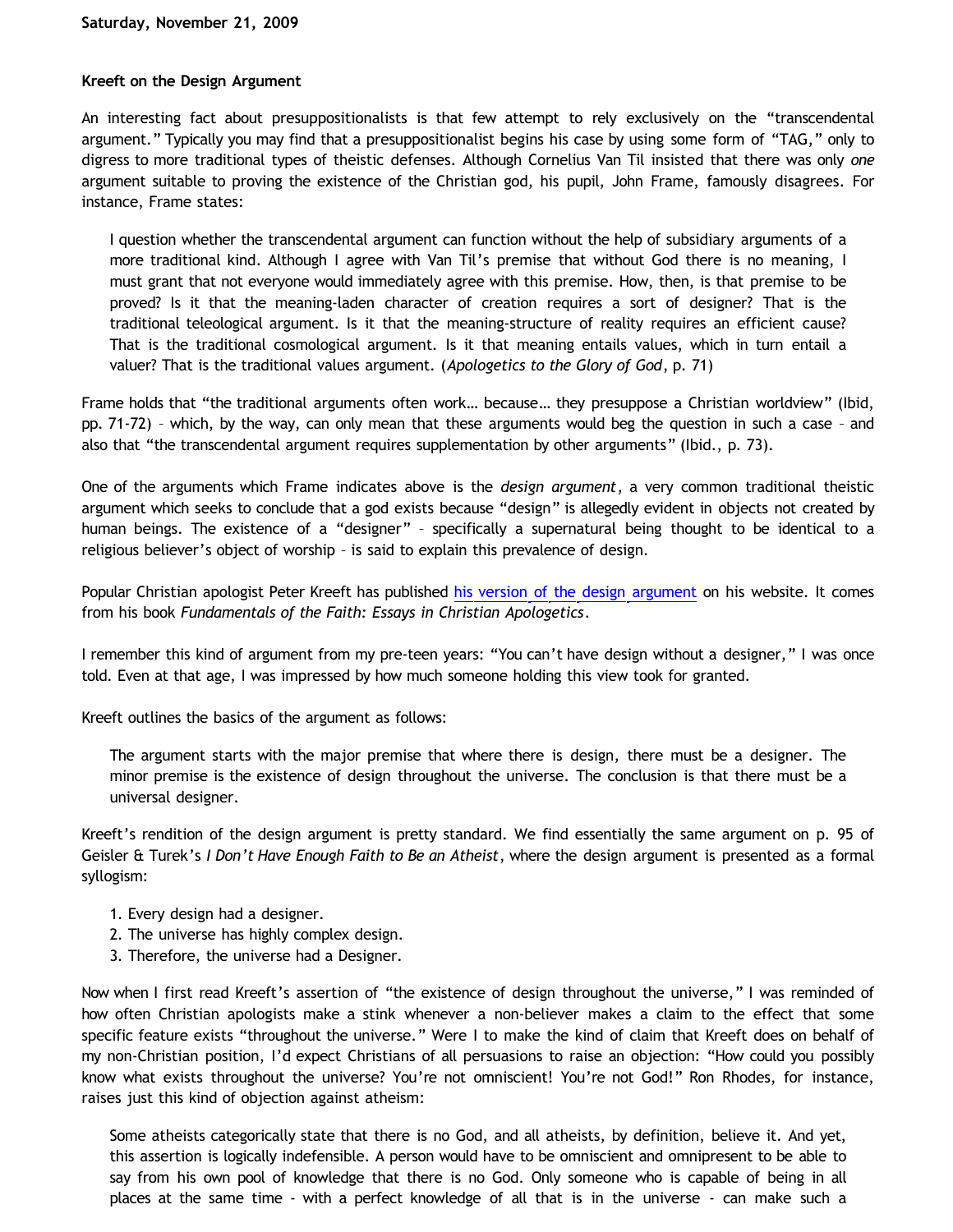statement based on the facts. To put it another way, a person would have to be God in order to say there is no God. ([Strategies for Dialoguing with Atheists](http://home.earthlink.net/~ronrhodes/Atheism.html))

Of course, this kind of objection misses the point that we can know that there are no gods for the same reasons that we know there are no square circles (as I explain [here\)](http://www.geocities.com/katholon/squarecircles.htm). Certainly Rhodes would not require us to be omniscient in order to reject the claim that square circles can exist, would he?

But unlike the recognition that contradictions do not exist in reality, Kreeft's claim is positive in nature, affirming that everything "throughout the universe" exhibits a certain feature, namely *design*. Should we flare our nostrils and shake our fists, exclaiming that he would have to be omniscient to know this, and that being non-omniscient, we have no choice but to accept this premise on faith? No, I suggest a more sober approach. Kreeft is weaving a rope. Let's just sit back and watch him put it around his own neck.

Throughout his paper, Kreeft focuses primarily on validating his argument's first premise (that "where there is design, there must be a designer") without paying much mind to the argument's more controversial minor premise ("the existence of design throughout the universe"). Thus he reasons:

Why must we believe the major premise, that all design implies a designer? Because everyone admits this principle in practice.

Okay, "everybody admits this principle in practice." I guess Rhodes would again raise the objection that we'd need to be omniscient to know what "everyone admits… in practice." Perhaps he would be right: after all, there are some five or six billion people in the world. How could either Kreeft or I or anyone else know what principles they all "admit… in practice"? Rhodesian protestations aside, it seems reasonable enough, but then again it is rather vague. I "admit" that my house was designed (Kreeft probably thought I'd resist this?). I "admit" that my car was designed. I "admit" that the internals of my flat screen TV were designed. Etc. And in each case, I'm happy to suppose that someone (or a group of someones) designed these things.

The premise is easy to concede in the case of man-made objects such as these. But Kreeft wants to say this about *everything* in the universe, particularly with respect to objects that are not man-made, which is a much taller claim.

Let's take for example a snowflake. I remember once being told that all snowflakes are six-pointed, and also that no two snowflakes are identical. Every snowflake is unique in its specific structure. (I can hear Rhodes' breath starting to heave.) I guess finding a seven-pointed snowflake would be like finding a four-leaf clover: Good luck! Though I am no expert on snowflake chemistry, my understanding is that snowflakes can in fact take different shapes (not necessarily six-pointed), and that this is influenced by temperature, the presence of dust particles, humidity, air currents, and other relevant factors. However, a symmetrical hexagonal shape is very common, and this I understand is due to the molecular structure of ice crystals. Under certain conditions, and barring the presence of contaminating elements, a snowflake can look as if it were designed in a Silicon Valley clean room: perfectly symmetrical, delicately ornate, intricate as the finest doily.

But if a snowflake is an example of something exhibiting "design," then I see no reason why nature cannot be a " designer" of sorts all its own. Here nature, through the non-intentional causation of an element's internal chemistry, can as a result produce symmetry and complexity relevantly similar to what we find in man-made objects which were designed. Could it be that some of the "design" which Kreeft and other theists want to see " throughout the universe" is really nothing more than nature left to its own devices?

I suspect that Kreeft would be dissatisfied with this conclusion. The design argument typically expects us to imagine a (one, not more than one) *conscious being* as the "designer" implied by the existence of anything which purportedly exhibits design, whether man-made (like a house) or naturally occurring (like a snowflake). But if that' s the case, it seems that this designer would be pretty darn busy designing all the snowflakes which are falling somewhere on the earth at any moment. And that's a lot of snowflakes! Last December there was record-breaking snowfall in Portland, Oregon (cornuts, anyone?). It was one of those thirty-year storms, said one local (with global warming, the guy must have been crazy from the heat). I have no idea how many snowflakes fell during the occasion, but the designer must have put in a lot of overtime designing every one of those little things. Well, it's an eternal designer, so it's apparently got the time, and it's an omnipotent designer, so apparently it's up to the task. Come on, imagine with me, folks! Of course, I wonder why any conscious being would undertake such an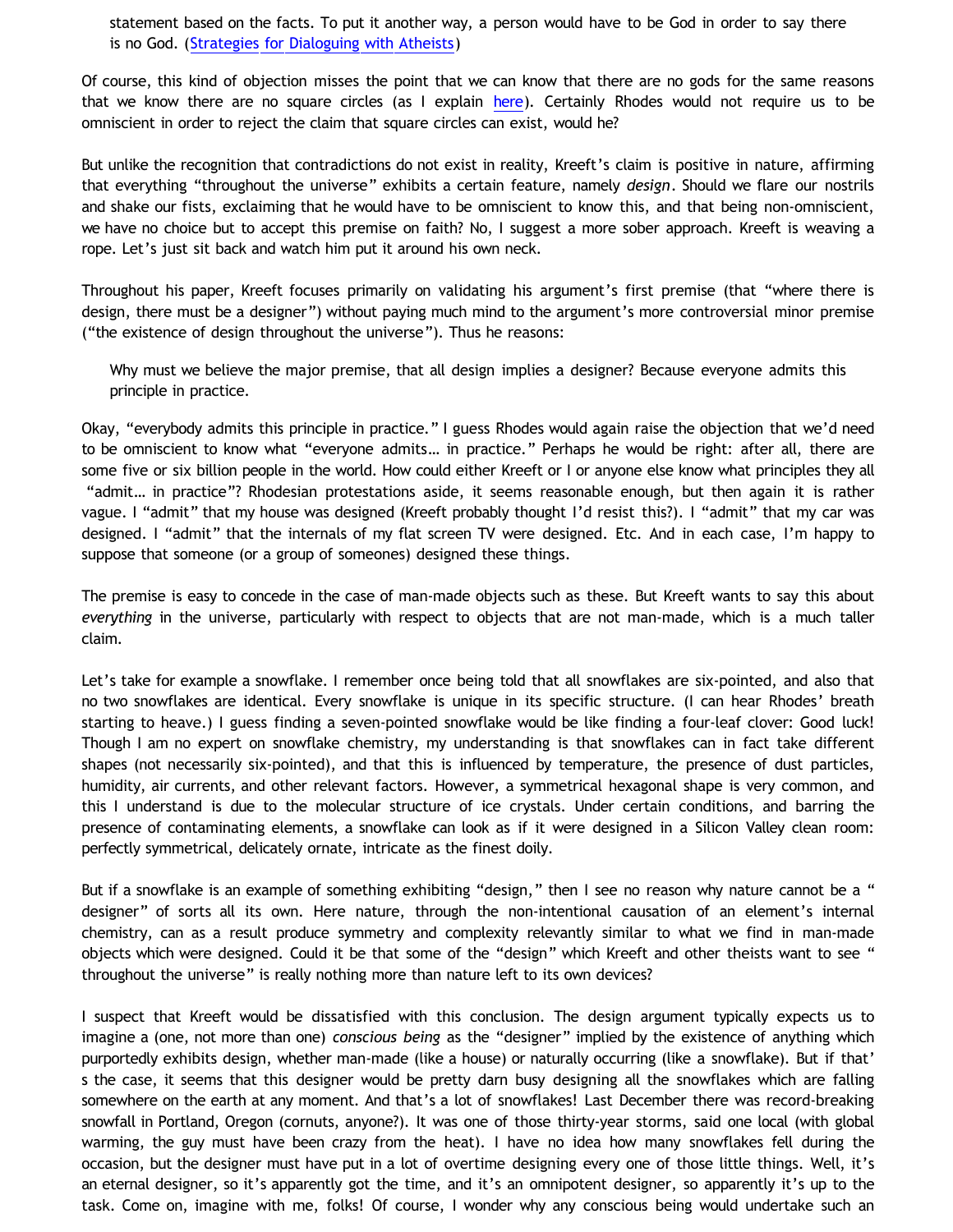activity, even if it could accomplish it with the snap of a finger. (Oh, sorry, it doesn't have fingers?) But the question at this point would be: What would it accomplish, in the larger scheme of things, by doing all this? It seems so much like government make-work: a whole lot of effort to get nothing of any real value done. After all, those little snowflakes are going to fall to the ground, their expert design never noticed by anyone else, and then melt away into oblivion. So it all seems for naught, if this is the product of intentional design.

But Kreeft had an example of his own. Keep in mind that he's still focusing on validating his argument's initial premise, that "where there is design, there is a designer." He writes:

For instance, suppose you came upon a deserted island and found "S.O.S." written in the sand on the beach. You would not think the wind or the waves had written it by mere chance but that someone had been there, someone intelligent enough to design and write the message. If you found a stone hut on the island with windows, doors, and a fireplace, you would not think a hurricane had piled up the stones that way by chance. You immediately infer a designer when you see design.

If I came upon an island which was said to be deserted and found these things, the first thing I would suppose is that the claim that the island is deserted was not true, that it may have be true at some point, but that it lacked some new information. Yes, I'd think that there was a person on the island who was responsible for these things, who "designed" them.

But so what? If we're supposed to swallow the line about "the existence of design throughout the universe," why does Kreeft need to add the part about "S.O.S." being written on the sand of an island (which is said to be " deserted") or "a stone hut... with windows, doors and a fireplace"? I'd think that, if it were true that everything " throughout the universe" exhibited design, Kreeft could easily say "suppose you came upon a deserted island," and suggest that evidence of it having been designed were obvious right off the bat in the natural features existing on the island, without citing features which are clearly man-made. No, instead, he throws something that is obviously "designed" (the "S.O.S." written on the sand and the stone hut) *against a backdrop that we would not think of as "designed"* (at least in Kreeft's desired sense - i.e., "designed" by some intelligent being). Kreeft would look pretty silly if instead he wrote, "suppose you came upon a deserted island and found a bunch of sand, some palm trees, some of them fallen, plants growing all over the place, rocks jutting out of the soil, clouds in the sky, wind blowing around, etc." and then proposed that "you would not think that the wind or the waves had put the island and plants and debris there by mere chance, but that someone had been there, someone intelligent enough to design the island and arrange the flowers in no discernible pattern." In such a case, I would not assume that what we're looking at was "designed." That Kreeft does not frame his examples in this manner suggests that deep down, he doesn't either. But this is what his second premise would need us to believe.

To help make his point (namely the point that objects exhibiting design imply the existence of a designer), Kreeft fashioned the following dialogue between two scientists observing a moon rocket blasting off into space. Kreeft calls one of the scientists "a believer" and the other "an unbeliever." Here's what he has them say to each other:

**Believer scientist:** "Isn't it wonderful that our rocket is going to hit the moon by chance?"

**Unbeliever scientist:** "What do you mean, chance? We put millions of manhours of design into that rocket."

**Believer scientist:** "Oh, you don't think chance is a good explanation for the rocket? Then why do you think it's a good explanation for the universe? There's much more design in a universe than in a rocket. We can design a rocket, but we couldn't design a whole universe. I wonder who can?"

Wouldn't it be nice to have a gift for writing dialogue as eloquent as this? Apparently in Kreeft's view the universe is analogous to a rocket which was designed to accomplish a specific purpose. I wonder what purpose he thinks the universe was designed to accomplish. Perhaps we can imagine that it was designed to "glorify" its designer somehow?

But that's not all. It gets better yet. Kreeft continues the scenario:

Later that day the two were strolling down a street and passed an antique store. The atheist admired a picture in the window and asked, "I wonder who painted that picture?" "No one," joked the believer; "it just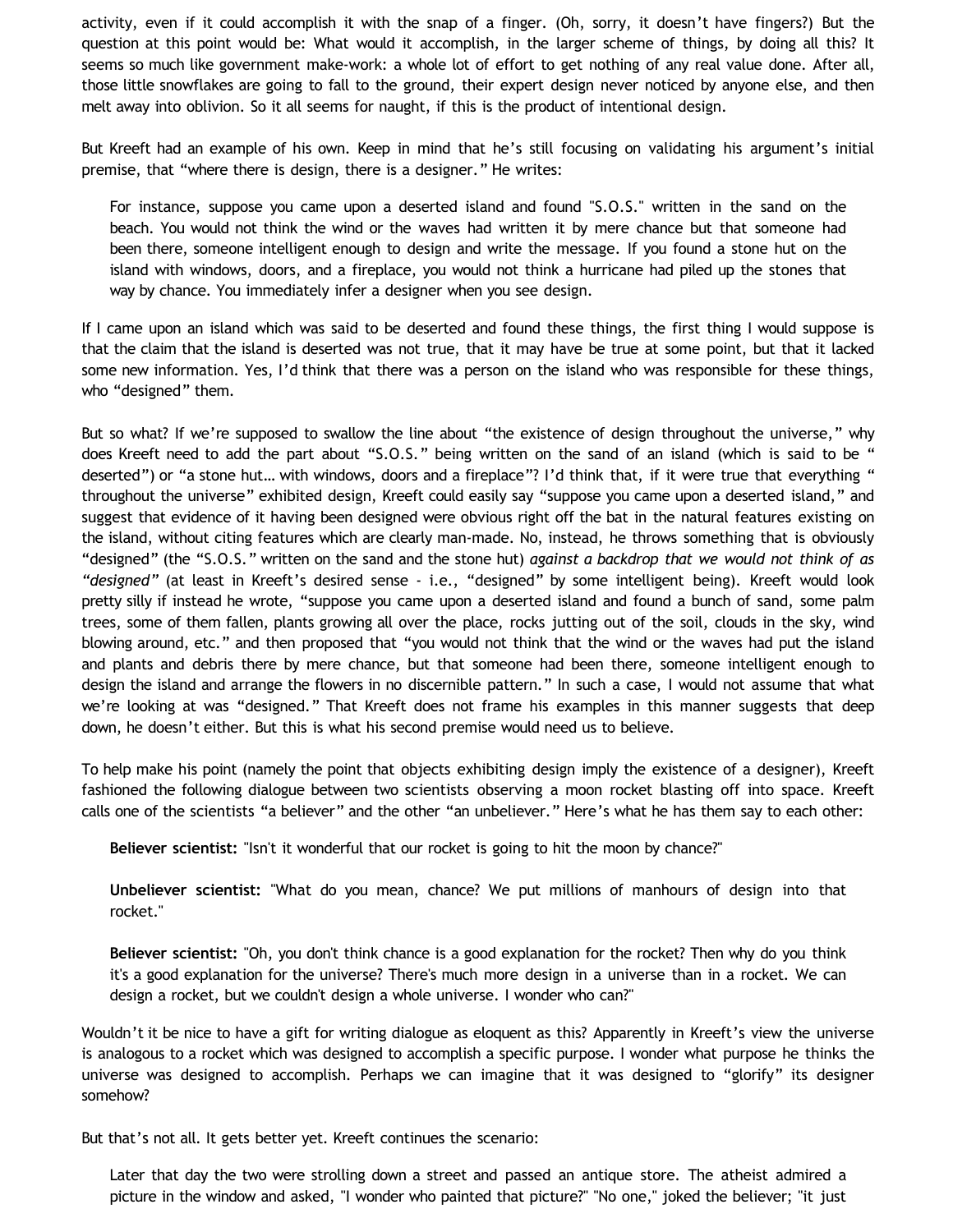happened by chance."

Boy, that believer scientist really made his point. Or did he? If ridicule and sarcasm are all that the believing scientist has for his position, it must be pretty weak indeed. After all, I've so far not seen any argument for the claim that "there's much more design in a universe than in a rocket." (Again, Rhodes must be over-boiling by now.) Does Kreeft have knowledge of this design which he thinks is in the universe? Does he have any evidence to show that the universe was designed? If so, why does he withhold it? Astronomers have been mapping the stars for millennia, and constantly they're discovering new things. Apparently Kreeft's got all the goods, and he's holding out. If he feels that everyone who doesn't suppose that the universe was designed is wrong, why doesn't he whip it out and show everyone? Or, can he? Is it the case that he's simply claiming that the universe is designed, but has no knowledge of what this design is? Is he just calling every discovery scientists make a product of "design" after the fact, without any objective support for such assessments? In the case of a rocket intended to shoot for the moon, we can validate the supposition that it was designed, specifically by human beings. But can we do this in the case of all the things we find on a deserted island? Kreeft hasn't even begun to make good on this claim, which is crucial to his theistic conclusion.

Then Kreeft asks a most telling question:

Is it possible that design happens by chance without a designer?

The answer is: Of course not. We find evidence of design in the case of man-made objects. I know of no atheist who would deny this. And in the case of man-made objects, we can rationally infer a designer (or group of designers). But how does this help Kreeft's overall argument? He still needs to validate his claim regarding "the existence of design throughout the universe." He still needs to show that the universe as such was designed. Without validating this premise incontestably, his design argument is DOA – i.e., defeated on affirmation. Can Kreeft show that at least one object that we find in the universe which is clearly *not* man-made was designed? Can he show that it was designed *supernaturally*? If not, how does he expect to validate the more controversial premise of his argument?

Kreeft then does what theistic apologists so often do when they get desperate: he starts citing probability statistics. Kreeft writes:

There is perhaps one chance in a trillion that "S.O.S." could be written in the sand by the wind.

Kreeft does not show how he calculated these odds, but let's suppose he's correct. Let's suppose it's extremely improbable that the wind or other natural (specifically non-volitional) forces could carve "S.O.S." into the sand on the beach. I've already pointed out that the claim that the island in question is deserted is probably mistaken, and that a human being is responsible for the writing we see on the beach. But if we're compelled for some unknown reason to suppose that there are no human beings on the island, Is "one chance in a trillion" really so difficult to swallow? Pull out your wallet and open it up. If you have a government-issued bank note in there, you're literally holding "one in a trillion" in your hot little hands. Consider all the trillions of bank notes which have been in circulation throughout the world, and out of all of them this particular one happened to find its way into your wallet. What are the odds??? Should we suppose that this as the work of a designer who intended you to have precisely that specific dollar in your hands?

Kreeft asks:

But who would use a one-in-a-trillion explanation?

If we're still talking about the "S.O.S." written in the sand of a beach, and the "one-in-a-trillion explanation" is the one which posits it as the result of surf and wind, I don't see why we would need to use it. Kreeft's illustration, however, hinges on the supposition that the island where this beach is located is "deserted." But he does not explain how we know this, or why this could not be mistaken. After all, would we expect to see "S.O.S." written in the sands of an island known to be populated? The "S.O.S." could be telling us that someone has been stranded on what was thought to be a deserted island.

Kreeft then gave the following analogy:

Someone once said that if you sat a million monkeys at a million typewriters for a million years, one of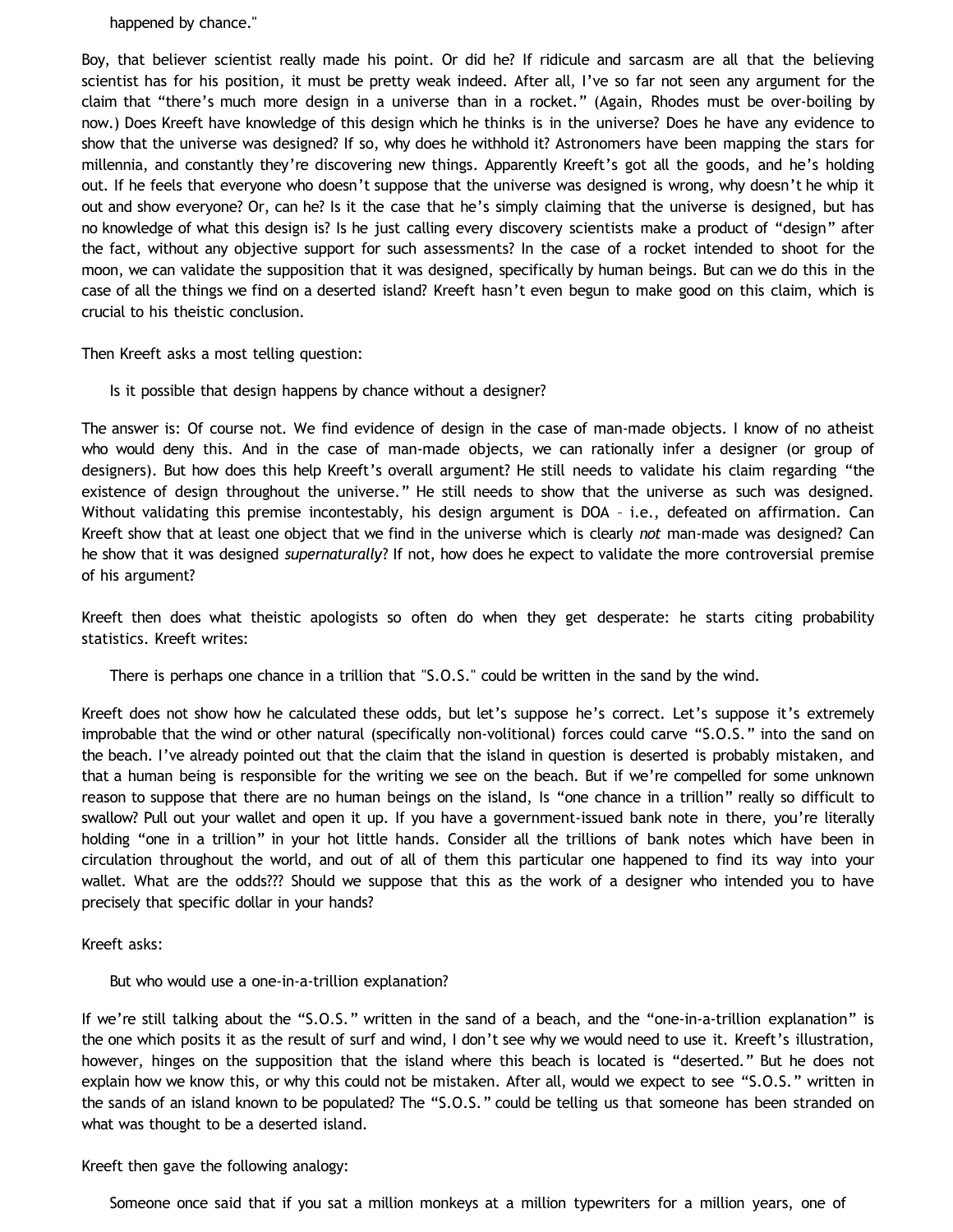them would eventually type out all of *Hamlet* by chance. But when we find the text of *Hamlet*, we don't wonder whether it came from chance and monkeys.

I too would be highly skeptical if someone claimed that *Hamlet* were the product of a million monkeys seated before a million typewriters for a million years (and not only because type writers have not been around for a million years). But what's the point here? Specifically, to what is Kreeft's scenario supposed to be analogous? Kreeft tells us with his very next question:

Why then does the atheist use that incredibly improbable explanation for the universe?

Now it is true that I am an atheist, but where have I provided an "explanation for the universe" which is at all analogous to a million monkeys sitting in front of a million typewriters for a million years putting out *Hamlet*? The only way in which any "explanation for the universe" could bear any resemblance to such an illustration is if it posited the universe as a product of something coming before it. But I have not posited such a view in the first place. Rather, my view is that the universe is the sum total of all that exists, that there is nothing beyond it, and that it is not the product or result of some prior activity (see for instance [here](http://bahnsenburner.blogspot.com/2006/05/basic-contra-theism.html)). So apparently Kreeft has a different atheist in mind here, as my position makes no such claims and is thus immune to such criticisms.

Kreeft gives his own answer to his question:

Clearly, because it is his only chance of remaining an atheist.

That's interesting. I don't "use that incredibly improbable explanation for the universe," but I'm still an atheist. Apparently this bothers someone like Kreeft. Ever wonder why?

Kreeft continues:

At this point we need a psychological explanation of the atheist rather than a logical explanation of the universe.

No, at this point, Kreeft needs to broaden his horizons, and maybe rummage up enough courage to start adding to his reading list. For clearly he supposes that atheists necessarily view the universe as a product or result of some prior activity, but this is simply not the case. Indeed, it is in religion where we find the view that the universe is the product of prior activity. To insist that atheism necessarily affirms that the universe is the product of prior activity, indulges in straw man tactics. If atheism were truly flawed, such fallacious tactics would not be necessary.

Kreeft then asserts:

We have a logical explanation of the universe, but the atheist does not like it. It's called God.

How does Kreeft know what someone else likes or doesn't like? And why should it matter? Is Kreeft tacitly informing us that he holds to the view that "God did it" because he *does* like it? After all, in spite of what he says, Kreeft has not shown this to be "a logical explanation of the universe." What were his premises? How did he validate them? If his argument for "God did it" is that we infer a designer when we see "S.O.S." written in the sand of a beach, I guess there are weaker arguments, but this one is really up there.

Again, I'm still waiting for Kreeft to address his minor premise, remember that one? It asserts "the existence of design throughout the universe." So far he's left it on the chill. Without a defense for this premise, his argument sinks.

Instead of validating that premise, Kreeft focuses on the human brain:

There is one especially strong version of the argument from design that hits close to home because it's about the design of the very thing we use to think about design: our brains. The human brain is the most complex piece of design in the known universe. In many ways it is like a computer. Now just suppose there were a computer that was programmed only by chance. For instance, suppose you were in a plane and the public-address system announced that there was no pilot, but the plane was being flown by a computer that had been programmed by a random fall of hailstones on its keyboard or by a baseball player in spiked shoes dancing on computer cards. How much confidence would you have in that plane? But if our brain computer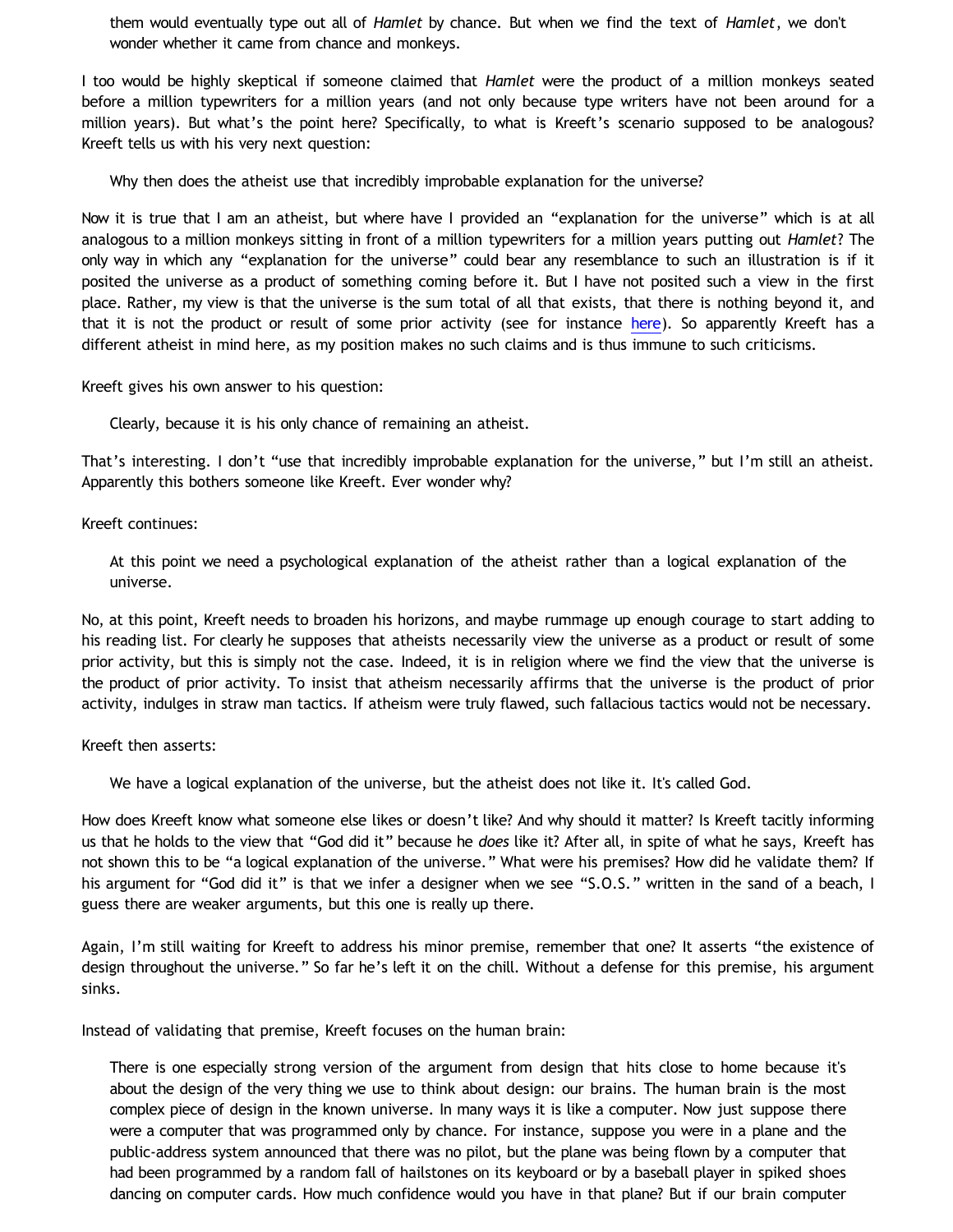has no cosmic intelligence behind the heredity and environment that program it, why should we trust it when it tells us about anything, even about the brain?

Kreeft demonstrates that he cannot wean himself off his habit of arguing for his position on the basis of a false dichotomy and using it to denigrate the position he despises. This is a very common apologetic debating maneuver. For Kreeft, the brain is either the product of supernatural design, or it's the product of "chance," a term used more for its connotative effect than any appropriateness it might have (for in fact, it may not be appropriate at all, as I show [here](http://bahnsenburner.blogspot.com/2009/07/concept-of-chance-right-and-wrong-uses.html)).

Yes, human brains are very complex, there's no doubt about it. But it is informative to note the similarity between human brains and those of other mammals. It is also interesting to note how the "design" of the human brain and every other feature of the human organism is contained in an acid, namely DNA. The same is the case with other biological organisms. Curiously, man is not unique in this respect. Moreover, the illustrious Christian apologist Peter Pike tells us himself [why DNA is Information](http://triablogue.blogspot.com/2008/05/why-dna-is-information.html). That is, a *physical substance* is information. DNA is a molecule, composed of atoms, essentially a chemical. As such, it is physical. If DNA is information, then information is physical. So the information which provides living organisms with their growth instructions is in fact a physical substance. And since DNA can be extremely complex itself, there's no reason to suppose that it is not capable of being used by an organism's autonomic functions as a source for instructions in the development of complex organs, like the human brain.

The engine behind all this development and replication of patterns stored in DNA is not "supernatural intelligence" or "chance," but *causality*, the very factor which Kreeft's false dichotomy seeks to squelch out of consideration, even out of existence. Biologists, who are scientists who actually study these things, have made tremendous strides in progress toward understanding how this all works. Kreeft's argument, however, depends on all this being utterly mysterious, serving as a gap into which he can insert his "God did it" claim. Going with Kreeft's view will not move us any closer to understanding the nature of the universe, the development of the human brain, or how our minds function. On the contrary, it will simply leave us suspended in a perpetual state of arrested darkness. All he is interested in doing is validating his belief in something which is stuck in his imagination. His design argument will not push it into existence.

Moreover, Kreeft nowhere validates the assumption, necessary for his case, that the human brain was ever " designed" by some intelligent being in the first place. And he can't. That's why he relies on the false dichotomy he 's deployed. Instead of validating this premise, he expects it to prevail by default by pitting it against a position which he explicitly associates with analogies and illustrations which are so miserable and degrading, that no one would want to affirm it. But this device in no way validates his preferred alternative, and when it is discovered that his dichotomy actually suppresses the proper alternative, Kreeft is exposed as a fool for his invisible magic being.

But Kreeft still has faith in the design argument. Here he unveils another of its sorry applications:

Another specially strong aspect of the design argument is the so-called anthropic principle, according to which the universe seems to have been specially designed from the beginning for human life to evolve.

Here Kreeft is simply begging the question by assuming what his argument is supposed to prove. Remember, he still hasn't validated his minor presence, which affirms "the existence of design throughout the universe." To say that "the universe seems to have been specially designed from the beginning for human life to evolve" is to make a highly generalized statement about *all* the universe, not just the small part of it which is accessible to our close inspection. How does Kreeft acquire knowledge of everything in the universe which justifies such pronouncements? Not surprisingly, he does not say. Then again, who holds that "the universe seems to have been specially designed from the beginning for human life to evolve"? So far as anyone knows, human life exists only right here on tiny insignificant little Planet Earth, not throughout the universe. And the earth certainly does not appear to have been "designed." Go back to Kreeft's initial desert island analogy: notice that he did *not* say

suppose you come to a deserted island and see palm trees, bushes, plants, fallen tree trunks, rocks, sand, hills, more rocks, sand, trees, hills, palm leaves, etc. Now wouldn't you automatically suppose it was designed?

No, of course he didn't say this. And it's not because he has a better angle (for his ultimate conclusion requires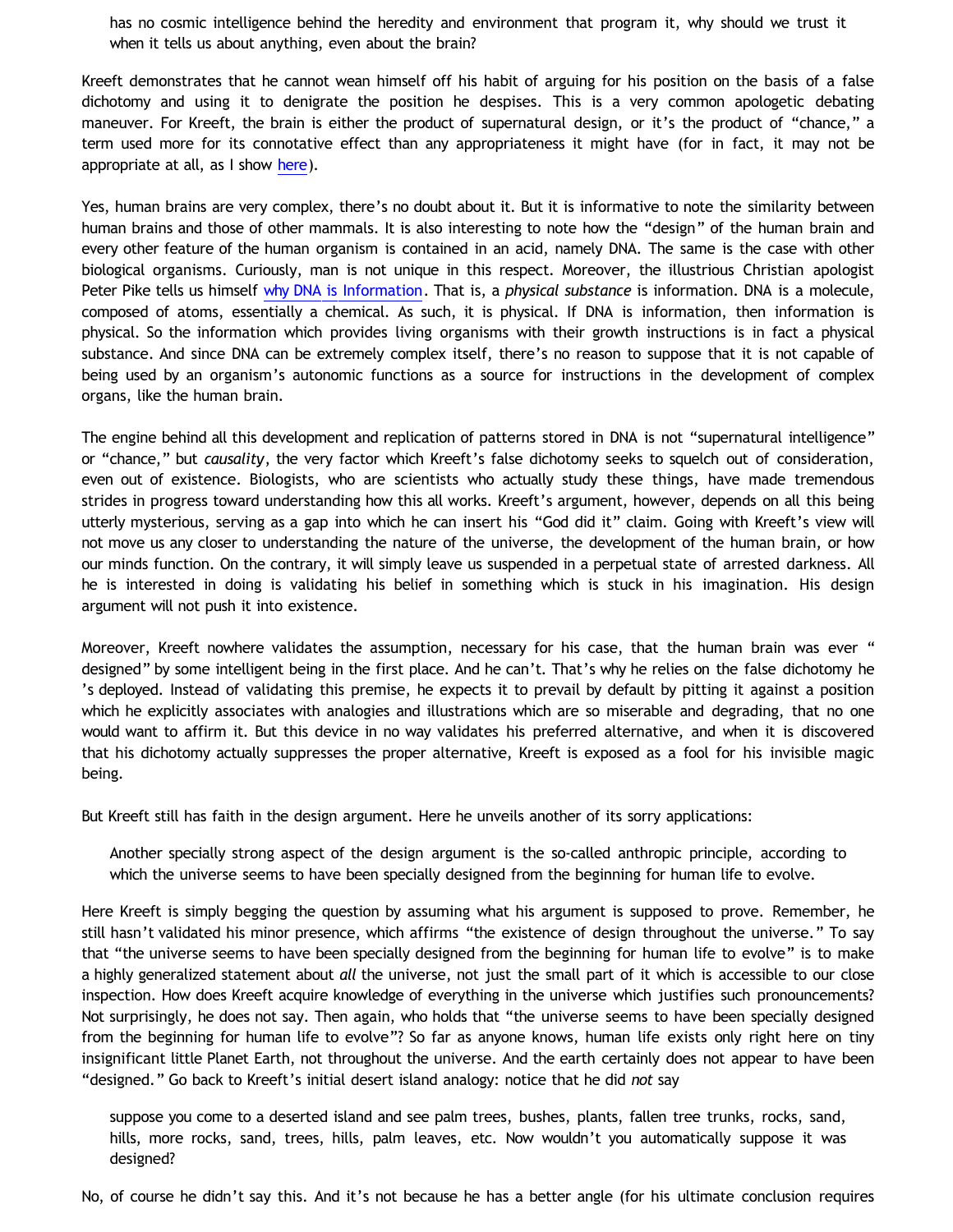that the deserted island itself was designed, along with the rest of the universe), but because he knows it wouldn't fly. That he needs to put on his "deserted island" something which obviously bears the signature of *man* in order to float the idea of design, only tells me that he needs something on the island that *is* designed in contrast to things which obviously are not designed in order to get his argument off the ground. This move is ultimately self-defeating given the desired conclusion of his argument (which, again, would entail that the whole island itself was designed), since the "designed" part stands out so conspicuously against the background of surroundings which were not designed. Put any human artifact on the deserted island in order to argue for non-human (or " super-human") design, and the argument draws attention to its own weakness.

Begging the question, as Kreeft does by invoking the anthropic principle, does his argument no favors, especially when he grants that human life evolved! If human life evolved, it evolved by adapting to its environment from its own resources rather than the environment having been pre-adapted to its needs.

Kreeft then gives us another of his unsupported assertions to make the opposing position seem just too improbable (a favorite tactic of his):

If the temperature of the primal fireball that resulted from the Big Bang some fifteen to twenty billion years ago, which was the beginning of our universe, had been a trillionth of a degree colder or hotter, the carbon molecule that is the foundation of all organic life could never have developed.

How does Kreeft know this? To affirm this with any credibility, he'd have to know what "the temperature of the primal fireball that resulted from the Big Bang" was, and then show that any other temperature would have had the deleterious effects he claims for it. But Kreeft provides no such support. Rather, it appears he's just making things up as he goes to serve his own preferred position. Such practice does not recommend itself. Moreover, even if it were the case that the preconditions for the formation of the carbon molecule were in fact as delicate as Kreeft states, why suppose that it was impossible for those preconditions to come about, simply because they seem improbable? Improbable and impossible are two very different concepts. What justifies the supposition, necessary to Kreeft's argument, that these preconditions were themselves the product of "design"? Kreeft offers nothing to validate this supposition whatsoever.

But Kreeft tries his hand at it again:

The number of possible universes is trillions of trillions; only one of them could support human life: this one.

Kreeft is trying to assert any alternative to theism out of the realm of possibility by controlling the kind of background assumptions allowed on the table. But it crumbles with the slightest of scrutiny. Who says "the number of possible universes is trillions of trillions"? Does Kreeft place possibility before actuality, such that whatever happens to be actual is just a lucky lottery winner? I'm afraid it doesn't work that way. Possibility is an epistemological concept pertaining to assessments of knowledge claims, not a metaphysical phenomenon predating existence (as if existence were not eternal). There is only one universe, and it is what it is regardless of how puzzled someone like Kreeft may be by it. The "possible universes" which Kreeft has in mind are in fact merely imaginary, nothing more. They don't exist, and they were not "options" participating in some giddy beauty contest before the "Big Bang." Besides, even if one does grant legitimacy to Kreeft's claim that "the number of possible universes is trillions of trillions," what justifies his additional claim that "only one of them could support human life"? Why can't a few billion of those "possible universes" out of the whole mix support human life? Kreeft indicates no reason why we should not entertain this possibility.

The reason why Kreeft affirms the notion of "possible universes" in this manner, is to make the state of affairs which actually exists seem all the more unlikely. It's clear that he needs the actually existing state of affairs to seem extremely unlikely ("one in a trillion"), because this is vital to his implicit reasoning, which is: the more unlikely the state of affairs happens to be, the more we need to think of that state of affairs as the product of a designer. Of course, Kreeft never spells out how exactly this conclusion is supposed to follow. Instead, he relies on a series of contrived analogies involving artifacts which are obviously of human origin and thus products of design as a substitute for providing the details of this would-be inference. Of course, human artifacts, like a writing system or a house, exhibit "design," but they do not point to a supernatural designer, which is what Kreeft needs. What Kreeft needs to show us is that things like rocks exhibit design and that they point to a supernatural designer, but he never attempts this.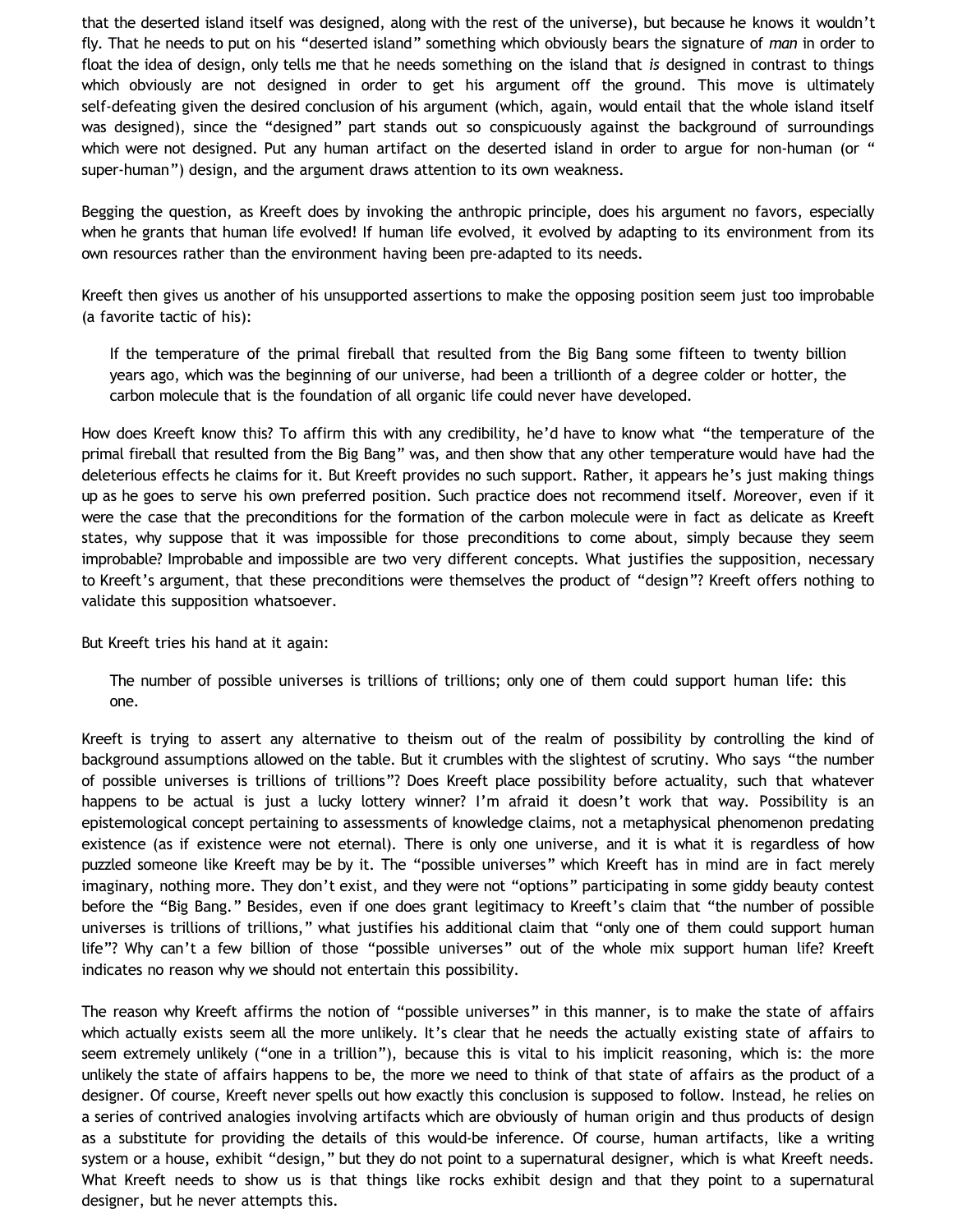After stacking the deck with his "possible universes" notion, Kreeft suggests that the actually existing universe, as an outcome of some process by which all the other "trillions and trillions" of "possible universes" were eliminated (a process about which Kreeft demonstrates no knowledge whatsoever), "sounds suspiciously like a plot." Actually, it sounds suspiciously like Kreeft is anxious to construe the present state of affairs as just too improbable to exist without the hand of some invisible magic designer being responsible for it all. Unfortunately, Kreeft never explains how this is supposed to follow intelligibly from his scenarios of unlikelihood. His "argument" comes across as if we were supposed to conclude that a god exists due to the manufactured outrage resulting from considering any alternative to theism.

### Kreeft continues:

If the cosmic rays had bombarded the primordial slime at a slightly different angle or time or intensity, the hemoglobin molecule, necessary for all warm-blooded animals, could never have evolved.

Presumably the thinking here is that the cosmic rays needed a cosmic radiologist who precisely aimed the rays at a specific angle, for a specific duration of time and at a specific intensity, otherwise "the hemoglobin molecule… could never have evolved." The beaming of cosmic rays, on this view, was executed specifically with the evolution of hemoglobin in mind.

This line of argument commits a fundamental reversal: it implies that the cosmic rays and their angle, duration and intensity were purposed to suit the needs of hemoglobin, as if cosmic rays were pre-arranged to meet those needs. But this only begs the question, for this is precisely what Kreeft needs to prove in order to validate his claim that the universe had a designer. Could it not be the case that the nature of hemoglobin and other biological attributes evolved under certain conditions, including those pertaining to Kreeft's cosmic rays, such that they adapted to the conditions of their environment? In spite of the fact that adaptation is a key factor in evolutionary theory, Kreeft nowhere rules this possibility out. He does not even consider it. But why not, especially given the premise of the view he needs to unseat, namely that biological organisms evolve and adapt to the conditions of their environment (or simply die out)?

Kreeft follows this up with the usual odds assessment:

The chance of this molecule's evolving is something like one in a trillion trillion.

Apparently "trillion" is the number which seems to work for Kreeft (he's beginning to remind me of Barack Obama). But where did Kreeft get these figures? How would someone go about trying to calculate the probability of anything evolving? Kreeft clearly wants his readers to think that the formation of molecules is a crap shoot. But in fact, this is not what science tells us. "Biochemistry is not chance," affirms the [Talk Origins Archive](http://www.talkorigins.org/indexcc/CB/CB010_2.html) (ed. [Mark](http://www.talkorigins.org/indexcc/list.html) [Isaak\)](http://www.talkorigins.org/indexcc/list.html). As we saw above, biochemistry operates on the law of causality. It's not merely a roll of the dice or a card chosen at random, as Kreeft seems to think. Moreover, Ian Musgrave, a biomedical researcher from Australia, explains that

the formation of biological polymers from monomers is a function of the laws of chemistry and biochemistry, and these are decidedly *not* random. [\(Lies, Damned Lies, Statistics, and Probability of](http://www.talkorigins.org/faqs/abioprob/abioprob.html) [Abiogenesis Calculations](http://www.talkorigins.org/faqs/abioprob/abioprob.html))

Also, it seems that Kreeft would have to have extremely intimate knowledge of the conditions in which such molecules did evolve, for the vast range of variables which come into play would be key to such calculation, and Kreeft provides no indication that he has such knowledge. Was he there? Does he have samples from the prebiotic earth which confirm his estimates? How could he? How could anyone? Mark Isaak explains:

A calculation of the odds of abiogenesis is worthless unless it recognizes the immense range of starting materials that the first replicator might have formed from, the probably innumerable different forms that the first replicator might have taken, and the fact that much of the construction of the replicating molecule would have been non-random to start with. ([Five Major Misconceptions about Evolution](http://www.talkorigins.org/faqs/faq-misconceptions.html))

If the earliest life forms were generated in the earth's oceans, for example, all the oceans served as the primordial "vat" in which countless opportunities for the earliest polymers to form from monomers would have existed. So even if we accept the odds of "a trillion trillion" for a particular molecule's formation at a particular moment in a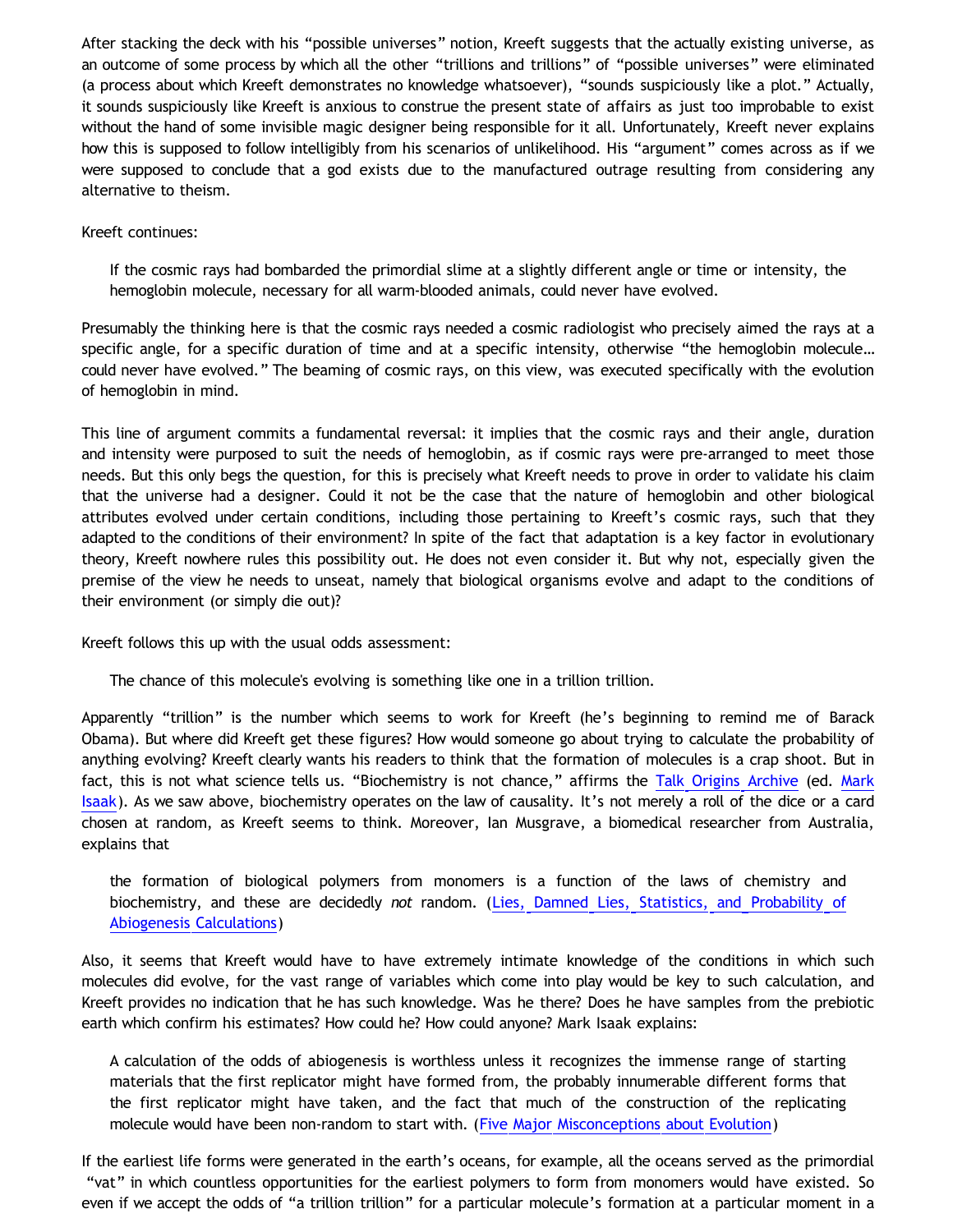particular place, there's no reason to suppose that the conditions could not have allowed for this on a multiple scale – i.e., throughout a very long span of time and throughout all the oceans, thus providing "trillions" of opportunities for the needed biochemical combinations. How many molecules make up the world's oceans? How many molecules made up the oceans of the prebiotic world? Each of those molecules is "one in a trillion trillion," perhaps even more than this. And since "biochemistry is not chance," but a function of causality, why should we accept Kreeft's fantastical premises?

In fact, I question whether or not it is even sensible to speak of *molecules* as such evolving in the first place. I may be wrong here, but it seems that biological species are what evolve, while molecules are formed naturally in the universe by the atomic attraction of their constituents. If this is correct, then Kreeft's conjectures about the " evolution" of molecules is even more off than I had originally supposed.

As for Kreeft's "one in a trillion trillion," maybe that's earth. On a macro-scale, perhaps there are trillions of other places throughout the universe which have participated in Kreeft's imaginary lottery, and earth was the lucky winner. So even on his terms, we need not conclude the existence of a "designer."

### Kreeft admits that

There is very good scientific evidence for the evolving, ordered appearance of species, from simple to complex.

But in spite of this admission (one which many theists outright deny), Kreeft wants to see it as "a beautiful example of design, a great clue to God." This is to be expected from a theist: the theistic mind is accustomed to imagining an invisible magic being "back of" everything which one observes in the world. So if it is admitted that there is evidence for evolution among the biological species, a theist can still be expected to posit the guiding hand of a designer behind it all, a designer which exists only in his imagination. This can only mean that Kreeft's overall "argument" is simply a sham. Whatever the state of affairs may be, one will always be able to imagine that a "designer" is responsible for it all.

In reacting to a *non-theistic* conception of evolution, Kreeft displays his ignorance quite openly:

there is no scientific proof of natural selection as the mechanism of evolution, Natural selection "explains" the emergence of higher forms without intelligent design by the survival-of-the-fittest principle. But this is sheer theory.

Kreeft is a fine one to talk. What proof has he provided for his assertion of "the existence of design throughout the universe"? He's given none whatsoever (let alone *scientific* proof). In fact, it is almost as if he were unaware of the fact that one of his argument's premises affirms "the existence of design throughout the universe." If he thinks that alleged astronomical odds against something occurring somehow counts as evidence for the existence of a designer of the universe, this has been answered. For one, highly improbable things do in fact happen all the time (such as a unique bank note finding its way into your wallet), and for another, calculation of the odds of something occurring requires detailed information about the conditions in which that something is said to have occurred, and Kreeft has not demonstrated knowledge of such details when it comes to the origin of life on the prebiotic earth. Also, even if he had, such calculations would be moot for there's no reason to suppose that organic molecules had only *one* chance to form in prebiotic earth environments.

As for Kreeft's claim that "there is no scientific proof of natural selection as the mechanism of evolution," this is so incorrect that one can be forgiven for counting it as a sheer fabrication on Kreeft's part. There is an abundance of evidence proving natural selection as the evolutionary mechanism, but creation-theists typically suppress this evidence in favor of their religious faith commitments. Isaak points out that

Biologists define evolution as a change in the gene pool of a population over time. One example is insects developing a resistance to pesticides over the period of a few years. Even most Creationists recognize that evolution at this level is a fact… The origin of new species by evolution has also been observed, both in the laboratory and in the wild… Even without these direct observations, it would be wrong to say that evolution hasn't been observed. Evidence isn't limited to seeing something happen before your eyes. Evolution makes predictions about what we would expect to see in the fossil record, comparative anatomy, genetic sequences, geographical distribution of species, etc., and these predictions have been verified many times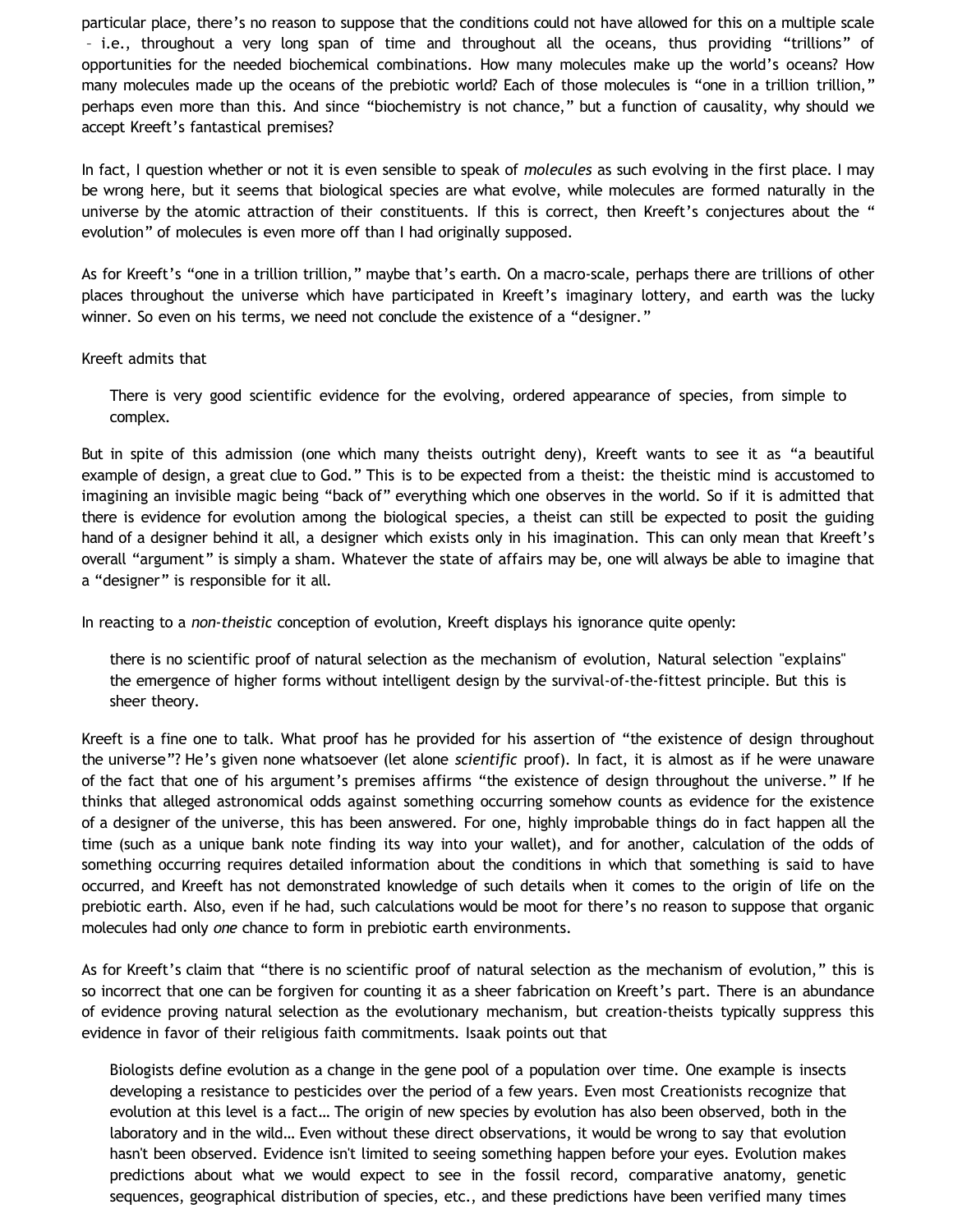over. The number of observations supporting evolution is overwhelming… What hasn't been observed is one animal abruptly changing into a radically different one, such as a frog changing into a cow. This is not a problem for evolution because evolution doesn't propose occurrences even remotely like that. In fact, if we ever observed a frog turn into a cow, it would be very strong evidence *against* evolution. [\(Five Major](http://www.talkorigins.org/faqs/faq-misconceptions.html) [Misconceptions About Evolution](http://www.talkorigins.org/faqs/faq-misconceptions.html))

For support, Isaak cites an article by J.R. Weinberg, V.R. Starczak, and D. Jorg titled "Evidence for rapid speciation following a founder event in the laboratory," published in *Evolution* 46, pp. 1214-1220. He also provides a link to Joseph Boxhorn's [Observed Instances of Speciation](http://www.talkorigins.org/faqs/faq-speciation.html), which details some examples.

Isaak also answers Kreeft's claim that natural selection is merely a theory:

Calling the theory of evolution "only a theory" is, strictly speaking, true, but the idea it tries to convey is completely wrong. The argument rests on a confusion between what "theory" means in informal usage and in a scientific context. A theory, in the scientific sense, is "a coherent group of general propositions used as principles of explanation for a class of phenomena" [Random House American College Dictionary]. The term does not imply tentativeness or lack of certainty. Generally speaking, scientific theories differ from scientific laws only in that laws can be expressed more tersely. Being a theory implies self-consistency, agreement with observations, and usefulness. (Creationism fails to be a theory mainly because of the last point; it makes few or no specific claims about what we would expect to find, so it can't be used for anything. When it does make falsifiable predictions, they prove to be false.) [\(Five Major Misconceptions](http://www.talkorigins.org/faqs/faq-misconceptions.html) [About Evolution\)](http://www.talkorigins.org/faqs/faq-misconceptions.html)

I don't suppose Kreeft would claim that gravity is merely a theory, would he? If not, why does he do so in the case of natural selection? Is Kreeft in the habit of special pleading his case?

Kreeft then asks the following question:

There is no evidence that abstract, theoretical thinking or altruistic love make it easier for man to survive. How did they evolve then?

This is confusion. As pointed out above, the theory of evolution is intended to explain changes in the gene pool of a population over time, not the development of "abstract, theoretical thinking" or so-called "altruistic love" (as if altruism were premised on or compatible with love). These topics are properly addressed in the field known as *philosophy*.

Of course, why suppose that there is no evidence suggesting that the conceptual level of cognition ("abstract, theoretical thinking") aids human survival? Given man's ability to form concepts, he can generalize from specific instances and identify causal connections. This allows him, for instance, to forecast seasonal change and prepare for colder months. Without this preparation, made possible by his ability to conceptualize, the chances that he will not survive the next snowstorm would increase. Man's conceptual cognition enables him to identify goals explicitly, fashion tools which help him achieve those goals, and build structures which make the achievement of those goals all the more likely. The evolutionary advantage of the conceptual level of cognition is inestimable. But Kreeft seems oblivious to all this. On his worldview, man's use of his mind is geared exclusively to calculating how many angels can dance on the head of a pin.

As for so-called "altruistic love," I agree that such a notion provides no value for man. Indeed, it leads to man's destruction rather than to survival. Consider Christianity: it is through "altruistic love" that Jesus, the perfect man, sacrificed himself for the sake of imperfect people. Altruism seeks the sacrifice of value for the sake of lesser values or non-values. Altruism is the engine by which an entire nation of individuals will enslave itself to the insanity of a dictator, inspiring the collective to throw itself on its own sword as the dictator calls the shots from elegantly furnished offices far from the front lines.

Kreeft then indicates the infinite regress implicit in the design argument:

Furthermore, could the design that obviously now exists in man and in the human brain come from something with less or no design? Such an explanation violates the principle of causality, which states that you can't get more in the effect than you had in the cause. If there is intelligence in the effect (man),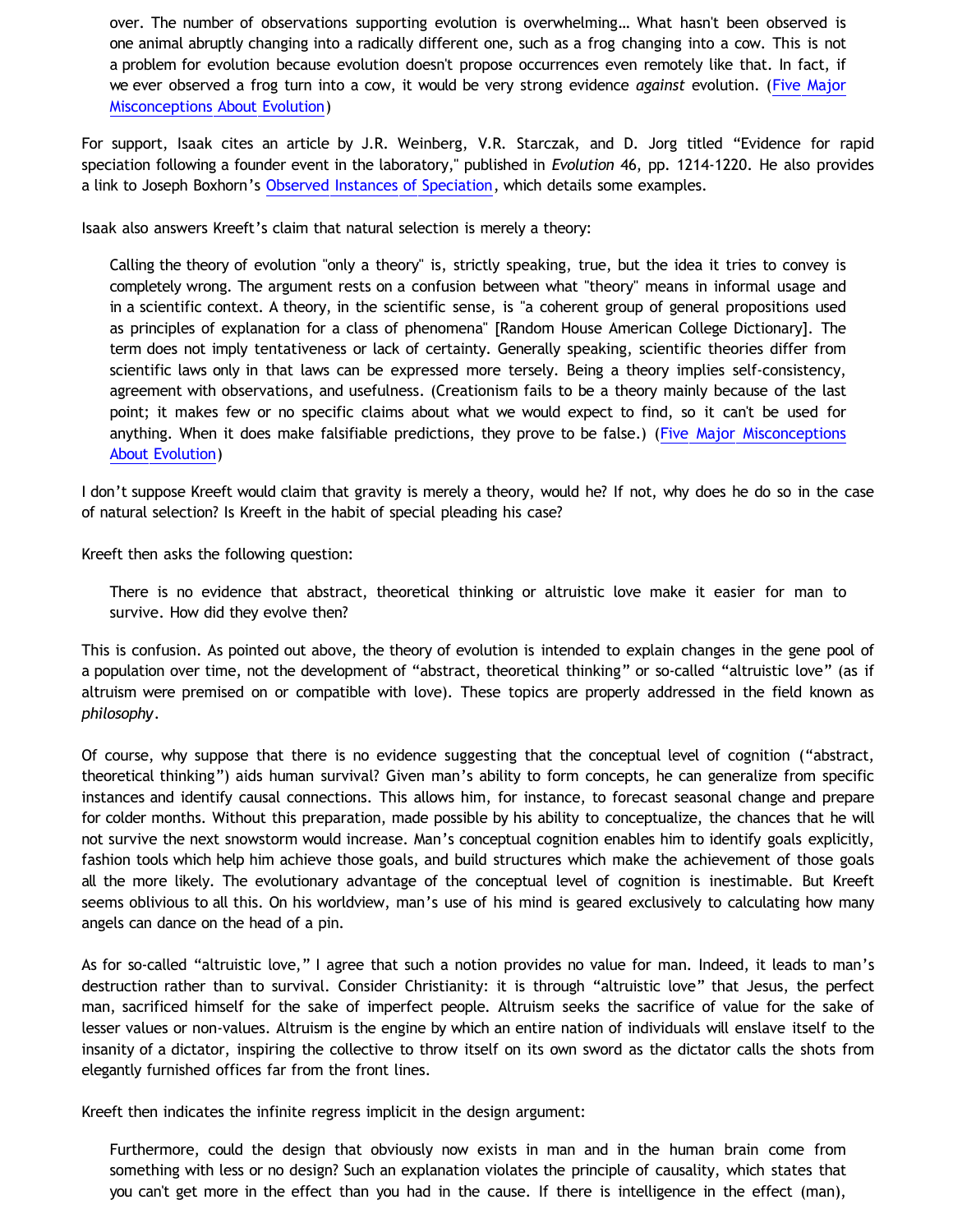there must be intelligence in the cause.

This only suggests that whatever allegedly designed man and the human brain, must itself have been designed. If man must be the product of a designer because intelligence must be the result of design, then the intelligence which authored that design must itself be the result of design, and so on. Did Kreeft intend to suggest this? I highly doubt it. But if intelligence as such requires a designer, then Kreeft's designing god, if it has any intelligence, must itself be the product of a prior designer. But when does it stop? Kreeft's own presmise here requires that it can never stop, *ad infinitum*. What rational satisfaction does this promise?

Kreeft then interjects:

But a universe ruled by blind chance has no intelligence.

The universe is merely the sum of everything which exists. It is not a distinct entity unto its own. It certainly is not an entity possessing consciousness. Since consciousness is a precondition of intelligence, objecting that the universe has no intelligence misses the point of the concept. The concept 'universe' satisfies a legitimate conceptual need by including everything which exists (both known and unknown) into a single cognitive unit. It is a mistake to condemn the sum of everything which exists for not possessing intelligence.

Does this therefore mean, as Kreeft apparently wants us to think, that the universe is therefore "ruled by blind chance"? Not at all. As I pointed out above, I've already dealt with this faith-based error (see [here\)](http://bahnsenburner.blogspot.com/2009/07/concept-of-chance-right-and-wrong-uses.html). On a rational understanding of reality, the alternative to intelligence is not "chance," but some other type of causation. When wind blows a pile of leaves into the street, is this "intelligence"? I know of no reason to suppose that it is; wind is not an intelligent organism. Is it therefore "chance"? Of course not: the wind did the causing. According to John Frame's [A Van Til Glossary,](http://thirdmill.org/newfiles/joh_frame/VT_A%20Van%20Til%20Glossary.html) the concept 'chance' denotes "events that occur without cause or reason." Since the wind blowing is the cause of the leaves' scattering, this could not be an example of "chance". But don't worry: you can point this simple truth out to theistic apologists until you're blue in the face, but they will continue to repeat this error as if it were unchallengeable. What defenders of the design argument seem to forget is quite simply what an intelligent being does do with fallen leaves: he rakes them into a pile and disposes of them. Were it the case that the north wind would do this for us!

Assuming the validity of the easily refuted dichotomy between "intelligence" and "chance," Kreeft draws the following conclusion:

Therefore there must be a cause for human intelligence that transcends the universe: a mind behind the physical universe.

Let's arrange Kreeft's argument into a rough syllogistic outline so that we have a clear understanding of his premises and the logical consequence of his desired conclusion:

**Premise 1:** Man and the human brain must be products of design. (Kreeft holds that the principle of causality requires that "if there is intelligence in the effect (man), there must be intelligence in the cause. ")

**Premise 2:** The universe has no intelligence and is capable only of "blind chance" without a designer.

**Conclusion:** Therefore, the universe could not have designed man and his brain, rather "there must be a cause for human intelligence that transcends the universe: a mind behind the physical universe."

Many would no doubt be persuaded by such an argument. But of course persuasion is distinct from rational proof, and many are philosophically predisposed to accepting an argument's conclusion because they agree with it or want it to be true, regardless of the truth value (or lack thereof) of the argument's premises. Indeed, the argument trades implicitly on the acceptance of the primacy of consciousness, specifically in the underlying assumption that existence finds its source in a form or act of consciousness. On a more immediate level, the argument arbitrarily denies the basic law of causality which, contrary to Kreeft's claim above, tells us that the actions of an entity depend on its nature. Since it is in the nature of biological organisms to act, change is an integral part of their nature, and change occurs not only in the course of an organism's existence (such as when it moves and acts), but also on the genetic level, as when it procreates by combining its DNA with another individual's of the same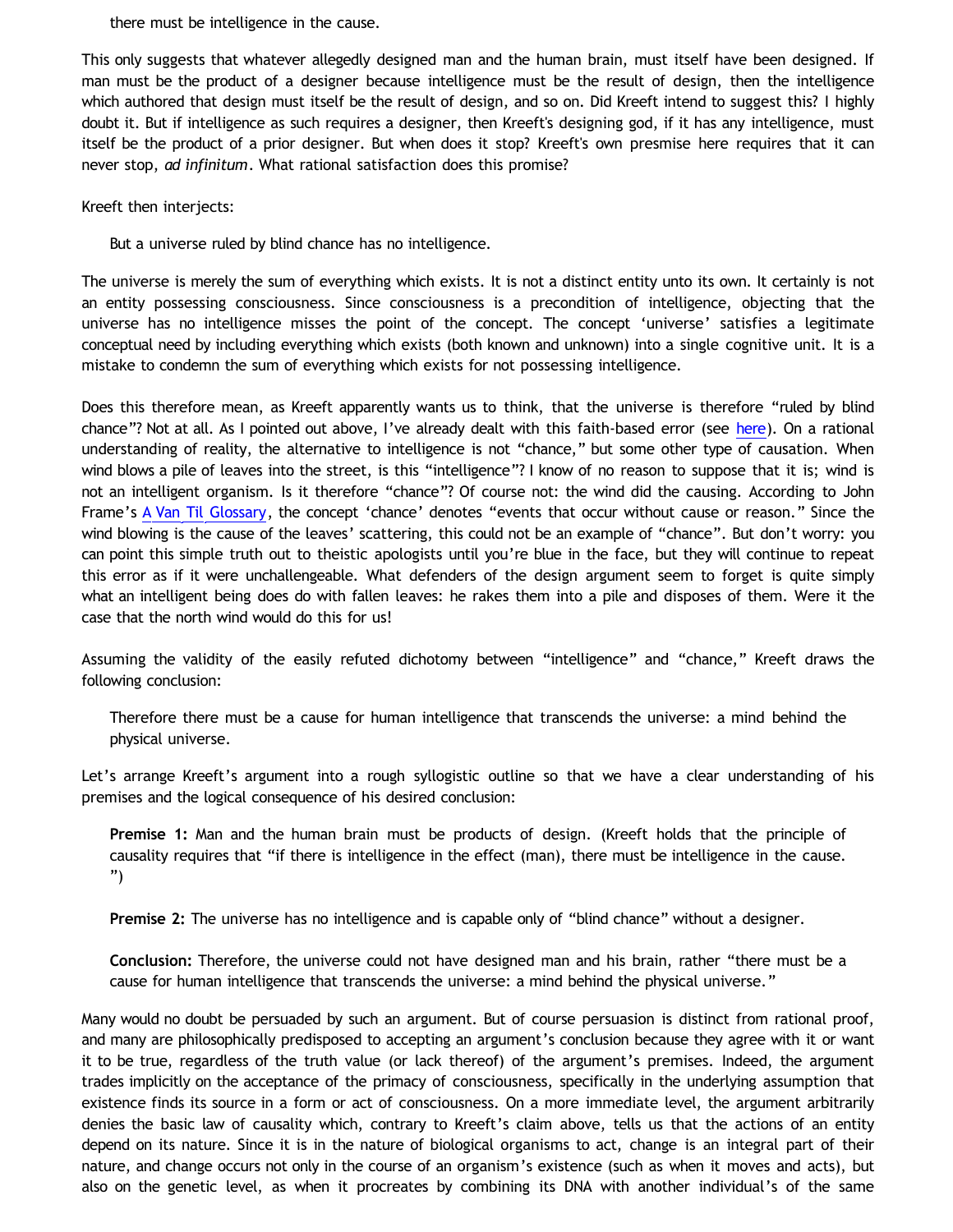species. Given this fact, the general truth of natural selection is self-validating, since it necessarily involves "a change in the gene pool of a population over time," and this change in the gene pool is guaranteed by the very nature of biological reproduction.

Moreover, I do not think that rational scientists hold that the universe "designed" man, as if the universe were an intelligent entity. In this sense Kreeft seems to be battling a straw man here. If man and his brain evolved from more primitive precursors, and this evolution occurred in accordance to biological causality, not according to the invention of some inscrutable being allegedly existing beyond the universe. Indeed, if the universe is the sum totality of everything which exists, there is no "beyond the universe" to speak of.

It is also important to keep in mind that man's physical composition is not alien to the universe in which he finds himself. His body is made up of elements which are found right here on earth. Why then should we suppose that the causation behind man's evolution "transcends the universe"?

Kreeft then notes the following parenthetically:

(Most great scientists have believed in such a mind, by the way, even those who did not accept any revealed religion.)

This may be true, since most people in general have been raised in one religion or another, even if they later abandoned it. But this does not constitute an argument for any particular religious viewpoint, nor does it validate theism as such. The individuals which Kreeft has in mind most likely believed in a god before they made the choice to pursue an education and career in science in the first place. So they brought their god-belief with them into their chosen field of study, even if only latently. Science certainly will not lead a thinker to belief in a god. An individual may think that science led him to such belief if he converted to theism after becoming a scientist. But if he found his way to theism through arguments like Kreeft's, then clearly science is not what took him there.

Kreeft then offers the following slanted concession:

How much does this argument prove? Not all that the Christian means by God, of course—no argument can do that. But it proves a pretty thick slice of God: some designing intelligence great enough to account for all the design in the universe and the human mind. If that's not God, what is it? Steven Spielberg?"

Actually, I was thinking more along the lines of a [cartoonist](http://katholon.com/Cartoon_Universe_of_Christianity.htm). Kreeft himself would probably bristle at this, in spite of theism's worldview implications. Incidentally, it is essentially the very shortcoming which Kreeft admits of his argument that encourages presuppositionalism's disdain for "classical" apologetics. Contrary to what Kreeft states here, presuppositionalists hold that a transcendental argument, informed with biblical assumptions of course, can in fact prove the entirety of the Christian god. The fact that such an operation is viciously circular is both denied and embraced by champions of this school of apologetics.

One of the chief deficiencies with defenses of the design argument like the one which Kreeft offers, is not only their failure to validate the claim that design is evident throughout the universe, but also the failure to identify the alternative to design. If everything exhibits design, what would a lack of design look like? If mud splatter on the quarter panel of a Suburu Outback after an afternoon of off-roading exhibits "design," then it would belong in the same category as the most majestic and advanced man-made structures, such as Hoover Dam and the Golden Gate Bridge, which would only serve in denigrating the achievement represented in the latter. Hoover Dam and the Golden Gate Bridge did not result from careening a vehicle through unfinished terrain. In spite of this, it seems that Kreeft's conclusion would require that such mud splatter actually does exhibit design, yet he never produces a defense for such a position. On the other hand, if it is conceded that mud splatter does not exhibit design, then the premise that design is exhibited throughout the universe is undermined. This, in addition to the fact that Kreeft does not defend this premise (even though it is crucial to his desired conclusion), can only mean that Kreeft' s argument suffers from an internal fatal weakness.

# by Dawson Bethrick

Labels: ["Chance"](http://bahnsenburner.blogspot.com/search/label/%22Chance%22), ["Design",](http://bahnsenburner.blogspot.com/search/label/%22Design%22) [Theistic Arguments](http://bahnsenburner.blogspot.com/search/label/Theistic%20Arguments)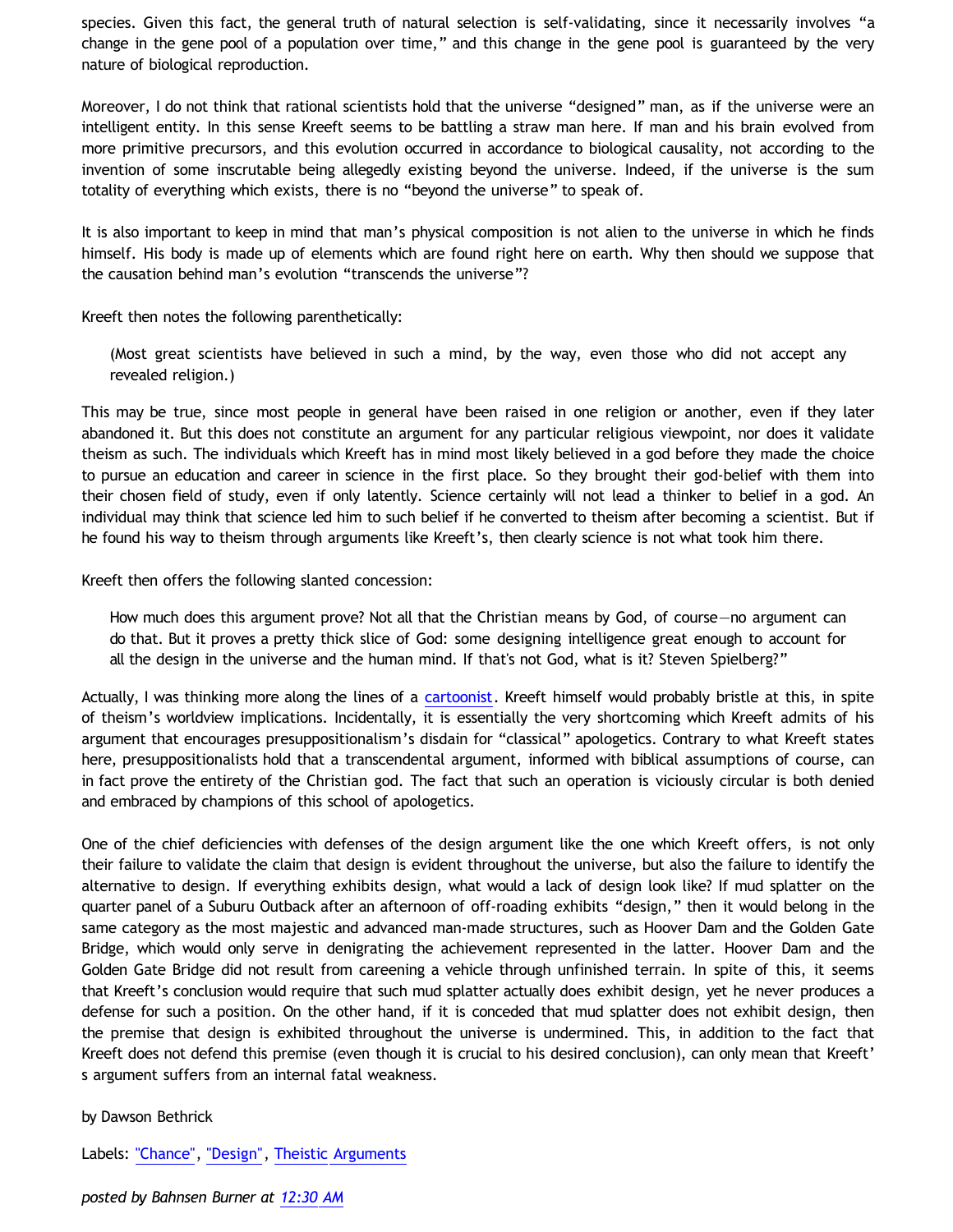# **11 Comments:**

[NAL](http://www.blogger.com/profile/12244370945682162312) said...

Based on the pitiful arguments from Peter Kreeft, I thought he was just some internet blogger. Imagine my surprise to learn that he has a PhD in philosophy and is a professor of philosophy at Boston College. He should be ashamed.

BTW, the old geocities site is gone. Here's the link to the square circles article:

<http://katholon.com/squarecircles.htm>

[November 21, 2009 1:39 PM](http://bahnsenburner.blogspot.com/2009/11/2234164295720242319)

[openlyatheist](http://www.blogger.com/profile/03799132607816184980) said...

Excellent article. So many fallacies to the design argument, so little time.

Possible universes: Apologists exhibit a bizarre sense of probability. If there were a 1-in-a-trillion chance for this universe to exist, out of a continuum of other universes, all other universes in the set would be no more likely to exist. All possible universes would be equally improbable. So there would be nothing unusual about any particular universe coming about.

Furthermore, apologists don't apply this standard of probability to their God. If a God is omnipotent, surely it has a virtually unlimited number of possible avenues of action to take at any given moment. What would be the odds of God taking the singular action to produce this universe as opposed to the virtually infinite number of other actions he could take? Surely the odds of an omnipotent being taking any particular action whatsoever is far worse than 1-in-a-trillion.

The beach analogy: Apologists are dishonest in their analogies. They say, "If I find a watch in a field, I determine it was designed." They should really say, "If I find nothing in a field, I determine the field was designed." Apologists begin with Naturalism and co-opt man-made vs. natural design comparisons; such as placing a watch in a non-watch-making context. But in what context could one place the universe to make the analogy apt?

Fine-tuning vs. Omnipotence: Apologists proclaim that if the constants of the universe were different, life as we know it could not be. But this would not be the case if there were a God, for an omnipotent being doesn't have to play by the rules. An omnipotent God could create a universe with radically different physical constants and merely declare life to exist anyway, because he wishes it. Didn't God create angels before the universe? Are they not alive? What did God fine-tune to make sure that angels could live?

And if said God created a universe with radically different constants, it too would be a product of design, but without the very traits apologists use to detect design in this one. So how does an apologist tell the difference between a universe God designs to house life, and a universe God creates to be desolate? And how did the apologist gain access to a set of these other universes in order to make the comparison?

On an unrelated note, Dawson, I thought you might get a kick out of some poorly done [criticisms of Objectivism](http://www.freeratio.org/showthread.php?t=278502) I recently found.

[November 21, 2009 3:44 PM](http://bahnsenburner.blogspot.com/2009/11/3817245763827335151)

[Bahnsen Burner](http://www.blogger.com/profile/11030029491768748360) said...

Hello Nal & OpenlyAtheist,

Thanks for your comments.

Regarding Kreeft: Yes, it is surprising how shoddy his defense of the design argument is, especially given his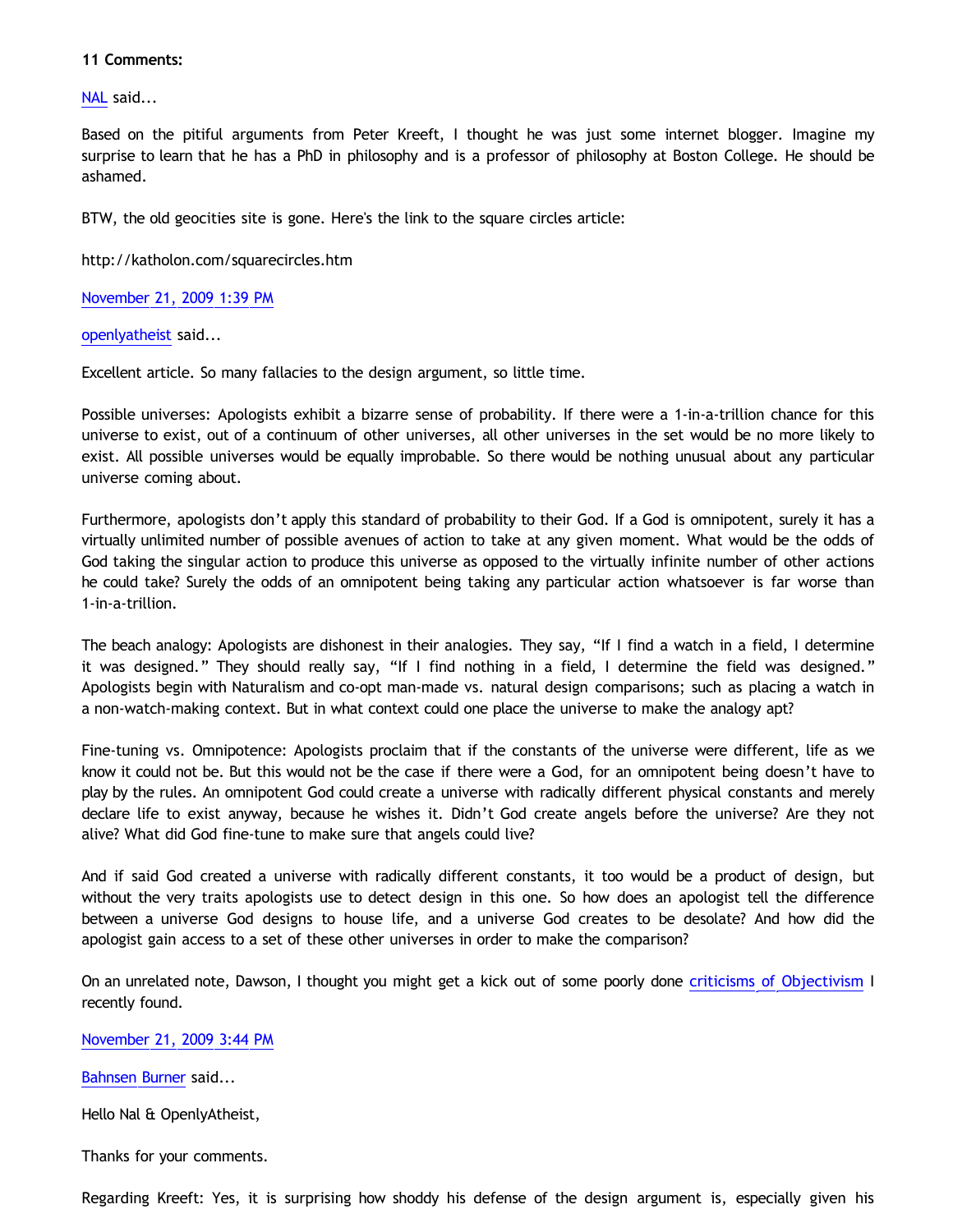celebrity status among Christian apologists. You may have thought he was just another internet apologist since so many internet apologists take him as their model. I wonder if Christians for whom Kreeft is a beloved champion ever notice that he offers no defense whatsoever on behalf of his own argument's second premise, while focusing primarily on the first, which is far less controversial, depending on what constitutes "design" (which he never defines). If I were a Christian apologist, I would be quite disappointed with Kreeft. But then again maybe not. If I were a Christian apologist, I probably would not know any better.

And yes, Nal, you're correct: Geocities closed all the free sites they were hosting, so I ponied up some hard-earned credit and bought a domain from Yahoo Small Business and moved all my stuff over to the new site. The main URL is: [http://www.katholon.com/.](http://www.katholon.com/) The "www" seems to be optional; with or without it, you'll still get to my site. One good thing is that now I have virtually unlimited space, where before I had to create additional free accounts to hold my ever-bulging content. ;)

Openly, I love all the points you make, thanks for posting these well-thought-out remarks. In regard to the " possible universes" idea, you're right: any actually existing universe could, on the basis of the myriad alternatives open to the imagination, be said to be one in a trillion. It's like pulling four aces from the top of a shuffled deck of cards. What are the odds of that? Well, precisely the same as any other combination one might pick on any other occasion. Drawing all four aces is just as unique as drawing the king of hearts, the ten of spades, the seven of hearts and the three of clubs. But typically we don't ooh and ah this latter result, since we do not ascribe the same significance to it. But the uniqueness is statistically and probabilistically equivalent.

The rest of your points are also worthy of consideration.

As for the criticisms of Rand and Objectivism on the site you linked at, the naked bumbling on display there is too silly to take seriously (notice that no one interacts with anything Rand actually stated), but sadly it's quite typical. They are effectively broadcasting their own ignorance of the topic they're discussing. But hey, if they want to endorse altruism, go ahead. Just don't blame Objectivists when they take it to its logical conclusion.

Regards,

Dawson

[November 21, 2009 9:51 PM](http://bahnsenburner.blogspot.com/2009/11/280872204183846583)

[NAL](http://www.blogger.com/profile/12244370945682162312) said...

Kreeft:

**f the temperature of the primal fireball that resulted from the Big Bang some fifteen to twenty billion years ago, which was the beginning of our universe, had been a trillionth of a degree colder or hotter, the carbon molecule that is the foundation of all organic life could never have developed.**

1) The age of the universe is 13.73 billion years old.

2) There's a carbon atom, not a carbon molecule.

3) Carbon atoms were not developed in the big bang. They are formed via nucleosynthesis. Maybe he's claiming that a trillionth of a degree difference would have meant that stars wouldn't have formed and hence, carbon wouldn't have formed. Maybe he just doesn't know what he's talking about.

[November 22, 2009 7:04 AM](http://bahnsenburner.blogspot.com/2009/11/3497138458334913695)

[Dr Funkenstein](http://www.blogger.com/profile/03620894198842461714) said...

Interesting article

Firstly, as NAL says, the fact that this guy is a professor of philosophy at a relatively good university is shocking his ideas that you've presented here are literally a non-stop stream of assertions, straw-men, bogus probability arguments (if there's one thing apologists seem to really love doing, it's making faulty use of mathematical ideas) and so on.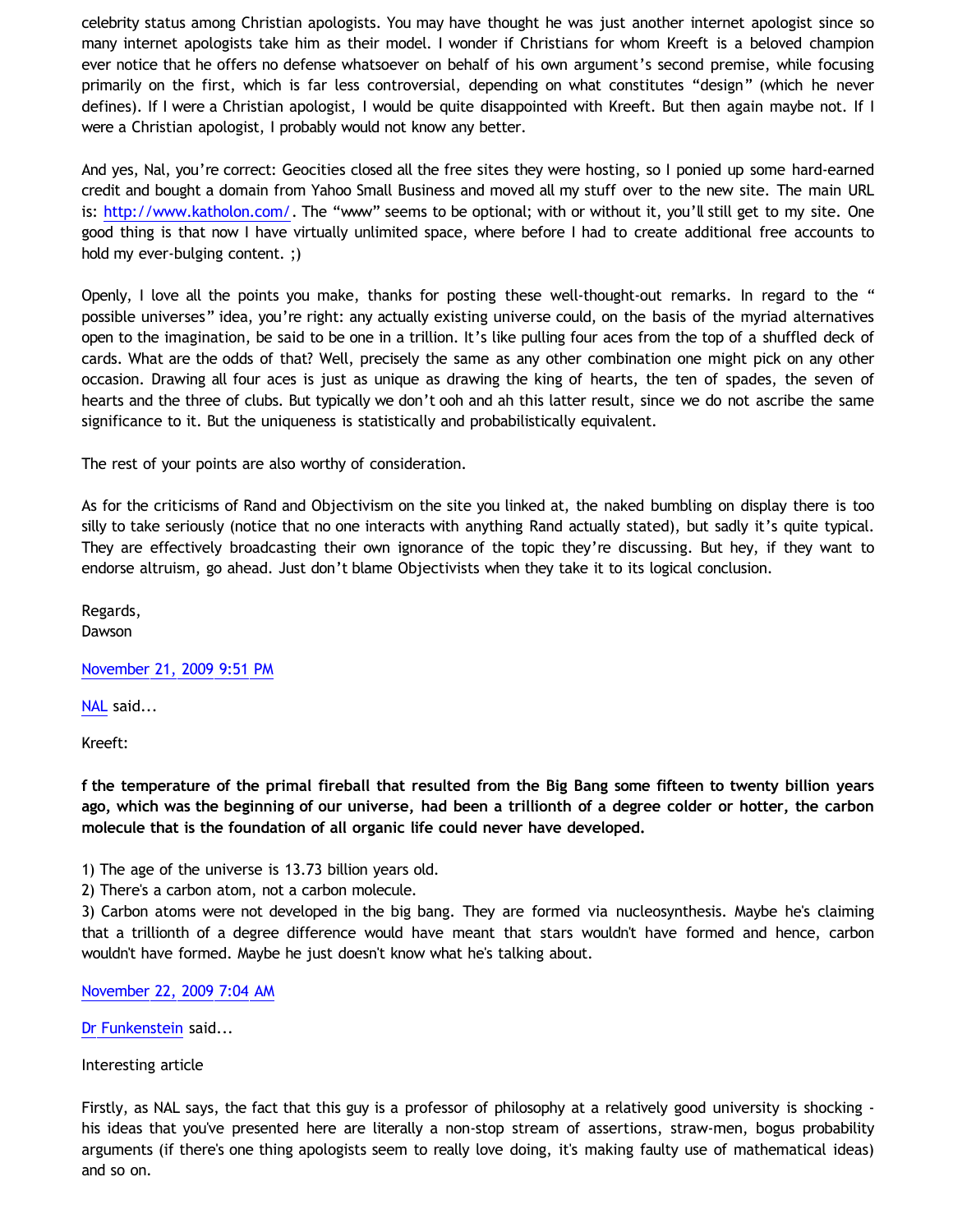Secondly, I'm surprised people still bother with the argument from design, it's one of the weakest theistic proofs going in my book.

It took a substantial knock from Hume a couple of hundred years back (many of the things you point out he mentions also, such as the fact ordered structures such as crystals and snowflakes can form via unthinking mechanical processes), then the development of Darwin's theory of natural selection acting on sources of variation provided a well-evidenced means by which order/complexity can arise in biology.

I think something else you also noted and that Kreeft concedes is that even if we were to accept the argument as sound, it tells us nothing about the 'designer' whatsoever - too many apologists pull this move with the various theistic arguments such as the AfD, cosmological argument, transcendental argument etc - ie they jump from the conclusion that 'therefore a god exists' to 'therefore God exists, created the world in 6 days, sent his son who was born of a virgin to die for us and left us with a 1200 page long infallible guide to life that everyone should take as absolute truth', which is obviously a complete non-sequitur.

Another thing in your article that caught my eye was Peter Pike's comparison of information and DNA. Unfortunately for Pike/Triablogue, it's fairly apparent that he/they know little if anything about information theory, since the article states:

"B) Information cannot arise from a random, non-directed process."

In actual fact in information theory maximal randomness produces the maximal amount of information. As computer scientist Mark Chu-Carroll states here

[http://scienceblogs.com/goodmath/2008/08/why\\_is\\_randomness\\_informative.php](http://scienceblogs.com/goodmath/2008/08/why_is_randomness_informative.php)

"Imagine you have a string of symbols. (In information theory, we describe everything as strings of symbols.) Now suppose you want to tell someone else how to write down the same string of symbols. The amount of information in the string is the length of the shortest description you can give them that allows them to write down the same string."

# Chu-Carroll goes on to point out

"Informational complexity is well-defined by information, and it's got a precise meaning. The precise definitions vary between algorithmic information theory (Kolmogorov-Chaitin) and communication information theory (Shannon), but the basic concept underlying both is the same, and they agree that complexity is related to information content, and maximum information content (and thus maximum complexity) is perfect randomness.

**There is no information theory that says randomness doesn't maximize information content and complexity. None!** This is something that you see frequently from the clueless about information theory: they really don't like the idea that randomness contains maximum information, and they assert that not all information theory agrees with that - like the statement above" maximal randomness = maximal complexity is not true for all information theories"; but they never actually cite any kind of information theory at all - because there is none that does what they want. They're sure that there must be, because K/C and Shannon seem wrong. **But there is no such theory, no matter how much you may want one to exist.**"

(emphases mine)

Touchstone also has a couple of excellent critiques on DC showing why Pike is flat wrong in pretty much everything he says regarding information theory

<http://debunkingchristianity.blogspot.com/2008/08/peter-pike-and-calvinist-information.html>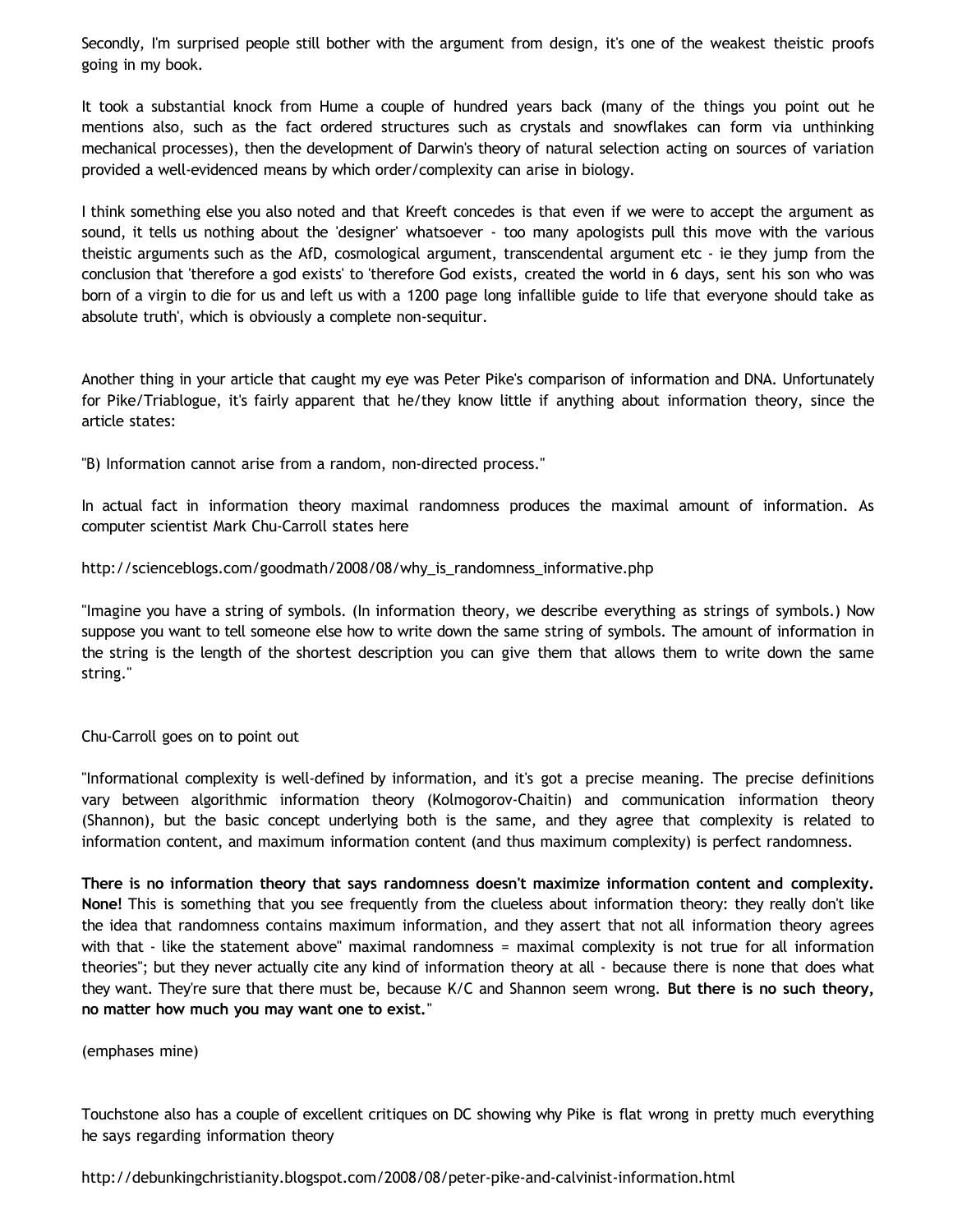<http://debunkingchristianity.blogspot.com/2008/08/calvinist-information-theory-redux.html>

[November 22, 2009 10:42 AM](http://bahnsenburner.blogspot.com/2009/11/9084232587582793606)

[Robert Morane](http://www.blogger.com/profile/00706576618914923528) said...

Remove one of the characteristics necessary for God to exist--say, omnipotence--and God cannot exist. So it seems that the divine "universe" must have been designed, somehow, to allow for all of the divine characteristics to exist simultaneously. I guess that means the divine universe, and by extension, God, was fine-tuned... Of course, the Christian will undoubtedly go down the special pleading road and tell us that God's case is different... ;-)

I was wondering if anyone thought of applying this argument to God before?

[November 24, 2009 12:37 PM](http://bahnsenburner.blogspot.com/2009/11/1458973167130918977)

[Harold](http://www.blogger.com/profile/10897769844874861468) said...

Great article.

As a side note, I was going to ask if you'd received any response from "Razorkiss" on your series of posts refuting his arguments.

Then I saw [this:](http://razorskiss.net/wp/2009/08/08/debate-transcript/)

*"Dawson,*

*While you are quite impressively verbose - I think that the casual reader, upon examination of your mountains of verbiage inspired by this debate will be singularly unimpressed. In fact, it reminded me most strikingly of exactly what my position was. In any position not grounded in the Triune God of Scripture, logical thought just doesn't happen properly."*

Indeed.

[December 05, 2009 5:22 AM](http://bahnsenburner.blogspot.com/2009/11/3587509754926374901)

[Harold](http://www.blogger.com/profile/10897769844874861468) said...

Eh, that's supposed to be "Razorskiss"

[December 05, 2009 6:00 AM](http://bahnsenburner.blogspot.com/2009/11/2130164065082445792)

[Bahnsen Burner](http://www.blogger.com/profile/11030029491768748360) said...

Thanks for pointing that out to me, Harold. I had not seen RK's comment until now. It took him 3 months to make any kind of reply.

It's always curious to me when apologists remark at the volume of a non-Christian's writings devoted to examining a defense of theism. Look how much in terms of volume Christians have devoted to their defenses! Think of how many very lengthy books have been published just on the resurrection of Jesus. Look at Bahnsen's 700+ page doorstop of a book on Van Til's presuppositionalism. I don't come close to holding a candle in the "impressively verbose" department.

RK says that "the casual reader... will be singularly unimpressed." Perhaps he's an authority on this. My targeted audience has never been the "casual reader." I don't think many "casual readers" would even begin to read anything by me - they're too absorbed with Steven King and TV Guide.

But to answer your question, Harold, so far I've seen zero interaction with my pieces from RK. If there's something wrong with my analysis of his case for Christian epistemology, I don't expect that we'll be learning what it is from him.